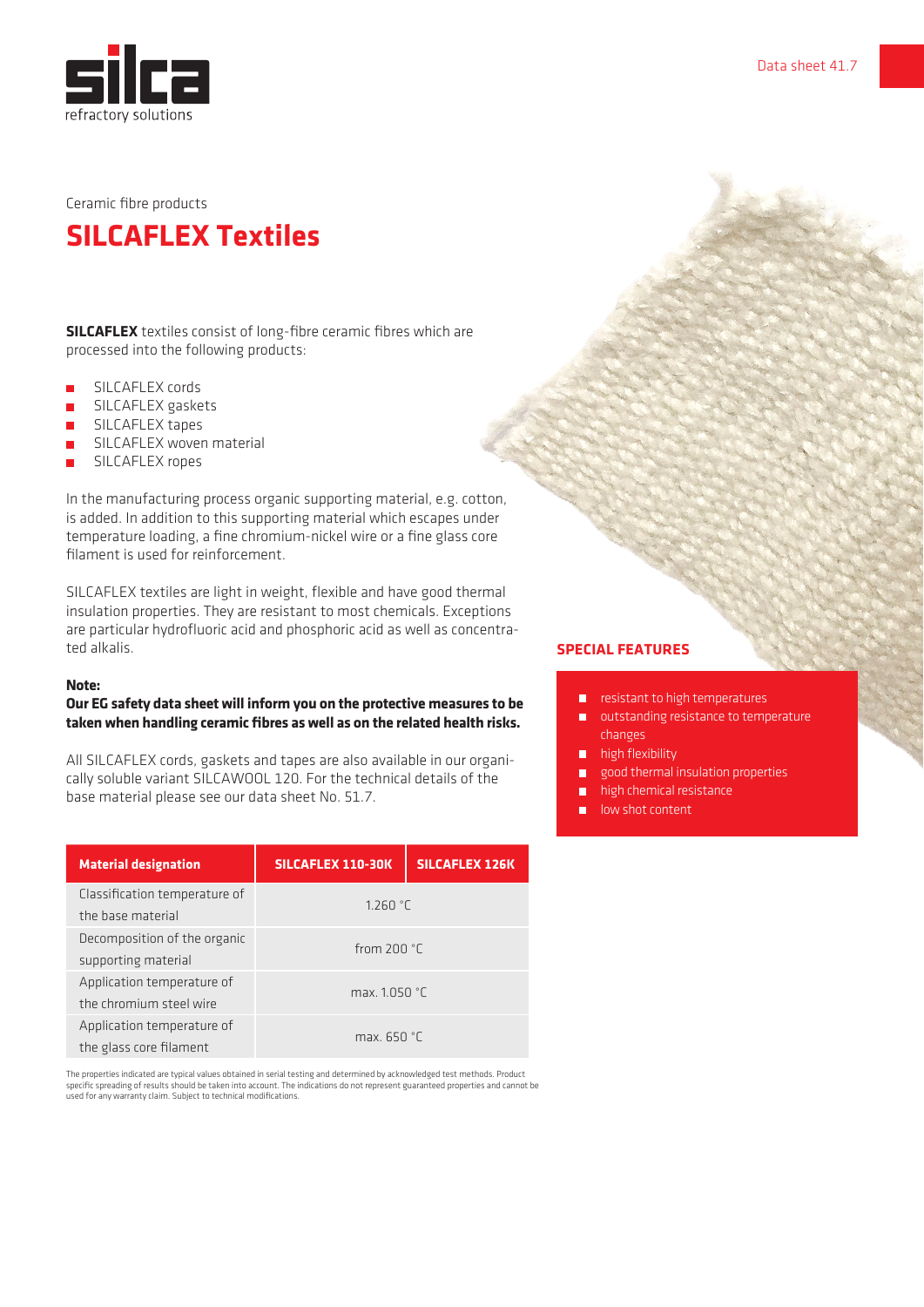# **SILCAFLEX Textiles**

#### **SILCAFLEX 126K ropes**

Loosely twisted with chromium wire or glass core filament

| <b>Dimensions</b>                          | <b>Roll length</b> |  |
|--------------------------------------------|--------------------|--|
| $\varnothing$ 3 mm                         | 200 m              |  |
| $04$ mm                                    | 150 m              |  |
| $\varnothing$ 5 mm                         | 100 m              |  |
| Ø 6 mm                                     | 100 m              |  |
| $08$ mm                                    | 100 m              |  |
| $\varnothing$ 10 mm                        | 100 m              |  |
| $\varnothing$ 12 mm                        | 100 m              |  |
| $\varnothing$ 15 mm                        | 50 m               |  |
| $020$ mm                                   | 50 m               |  |
| $Ø$ 25 mm                                  | 50 m               |  |
| Ø 30 mm                                    | 25 <sub>m</sub>    |  |
| $\emptyset$ 40 mm                          | 20 m               |  |
| $050$ mm                                   | 10 <sub>m</sub>    |  |
| Special dimensions and blanks available on |                    |  |
| request                                    |                    |  |

## **SILCAFLEX 126K braided packings**

Braided with chromium wire or glass core filament Braided packing square

| <b>Dimensions</b>                          | <b>Roll length</b> |
|--------------------------------------------|--------------------|
| $5 \times 5$ mm                            | 100 m              |
| 6x6mm                                      | 100 <sub>m</sub>   |
| $8 \times 8$ mm                            | 100 <sub>m</sub>   |
| $10 \times 10$ mm                          | 50 m               |
| $12 \times 12$ mm                          | 50 m               |
| $15 \times 15$ mm                          | 50 m               |
| $20 \times 20$ mm                          | 30 m               |
| 25 x 25 mm                                 | 30 m               |
| $30 \times 30$ mm                          | 10 <sub>m</sub>    |
| 35 x 35 mm                                 | 10 <sub>m</sub>    |
| 40 x 40 mm                                 | 10 <sub>m</sub>    |
| $50 \times 50$ mm                          | 10 <sub>m</sub>    |
| $60 \times 60$ mm                          | 10 <sub>m</sub>    |
| Special dimensions and blanks available on |                    |

request

The properties indicated are typical values obtained in serial testing and determined by acknowledged test methods. Product specific spreading of results<br>should be taken into account. The indications do not represent guaranteed<br>properties and cannot be used for any warranty claim. Subject to tech modifications.



# **SILCAFLEX 126K braided packings**

Braided with chromium wire or glass core filament Braided packing round

| <b>Roll length</b>                         |  |
|--------------------------------------------|--|
| 100 m                                      |  |
| 100 m                                      |  |
| 100 <sub>m</sub>                           |  |
| 50 m                                       |  |
| 50 m                                       |  |
| 50 <sub>m</sub>                            |  |
| 30 m                                       |  |
| 30 m                                       |  |
| 10 <sub>m</sub>                            |  |
| 10 <sub>m</sub>                            |  |
| 10 <sub>m</sub>                            |  |
| 10 <sub>m</sub>                            |  |
| Special dimensions and blanks available on |  |
| request                                    |  |
|                                            |  |



# **SILCA Service- und Vertriebsgesellschaft für Dämmstoffe mbH**

Postfach 20 02 65, 40811 Mettmann | Auf dem Hüls 6, 40822 Mettmann Telefon: +49 2104 9727-0 | Fax: +49 2104 76902 | info@silca-online.de | www.silca-online.de